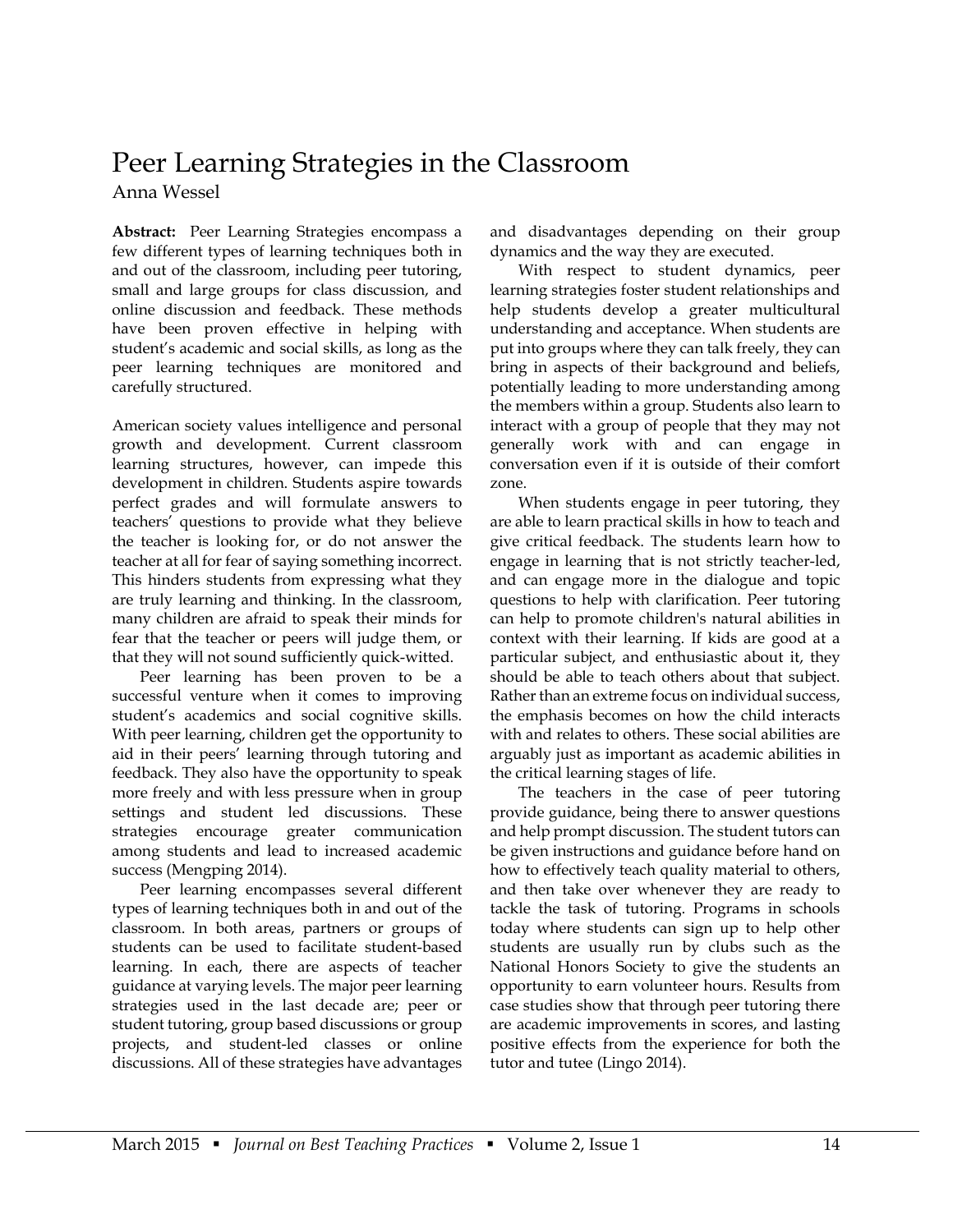In the classroom, children rely heavily on the ideas from their teachers, thinking that their ideas must be validated by the teacher to be true. In small or large group discussions, the students themselves have to hash out the different points that are brought to the table. They have no authority figure to go to for quick answers. This leads to more open discussion and invites more people to join in with their opinions. It pushes students to connect ideas and do more research, making judgments not based on what the teacher says, but on the consensus of the group based on their knowledge of the content and material. Nancy Hulan describes this idea of group discussion perfectly when she says, "Because answers do not need to be polished in such a setting, what Leal calls 'exploratory talk', occurs" (Knoeller, 1994). In this group setting, leadership skills are acquired when students step up to lead discussion or help to construct the feedback on the topic. Those who know the material will generally take on this role, and the others not in this position, are motivated to learn more of the material so they have the chance the be the leader at some point. In smaller groups, students who usually do not talk in class have the opportunity to voice their opinions and are even pushed into the direction of sharing their ideas with the group.

Through engaging in group discussion, students discover how to form good counterarguments, and learn how to question assertions made by peers. In this case, students learn how to think in much more complex terms; not just how to respond to a teacher's question but how to respond to the various group members' assertions and how to make a claim of one's own. Students get to help clarify the thinking of their peers and help in their peers' attempts to answer group questions. This leads to a better understanding of how to work for something other than your own personal success. To work as a group instead of an individual is an invaluable opportunity to build many life enhancing skills.

In group settings, questions and answers can be looked at from multiple viewpoints and new ideas can be brought in. Instead of the teacher teaching answers to issues, the students get to explore the various ways to come up with an

answer. Conflicts can be worked through multiple approaches instead of going to the teacher for the final say and the ending idea. Almasi and Gambrell did a study that concluded that student conversations were much more complex when the discussion was student led in comparison to the teacher led discussions where the student responses were "artifacts for assessment" (Hulan, 2010).

Online discussion, feedback, and tutoring are becoming more prominent as the age of technology starts. These are all mechanisms for having students assess the work of other students and give insightful and critical thoughts and guidance on how to improve their work. Teacher guidance is essential, so that these forums do not become a freefor-all. Online tutoring works when the student tutors have proven their proficiency in a given area and have received some instruction in how to tutor others. Online discussion and feedback have to be structured in a way that encourages positive critical discussion and have proponents of learning and guidance within it. Generally, online programs have proven to have beneficial results and they require minimal amount of effort and time on the instructor's part (Evans 2013).

As with every learning strategy, there are some problems that can arise from peer based learning if the program is not set up correctly. In the case of student tutoring, the tutors need to have some accelerated level of knowledge in the content area so they are able to effectively tutor the other student. If qualifications are not met for being able to teach the material, there can be conflicts and frustrations that arise from the efforts. In group discussions and projects, if there are not instructions to follow and directions and guidelines for how to facilitate the discussion and what needs to be discussed, students can tend to get off task. Effective peer learning strategies also depend on the children's level of learning. Young students have a hard time discussing and interpreting issues and topics, so for peer learning to be most effective, it should be implemented with older children; starting in late elementary and early middle school years.

Overall, Students feel more comfortable saying things to each other when the teacher is not around.